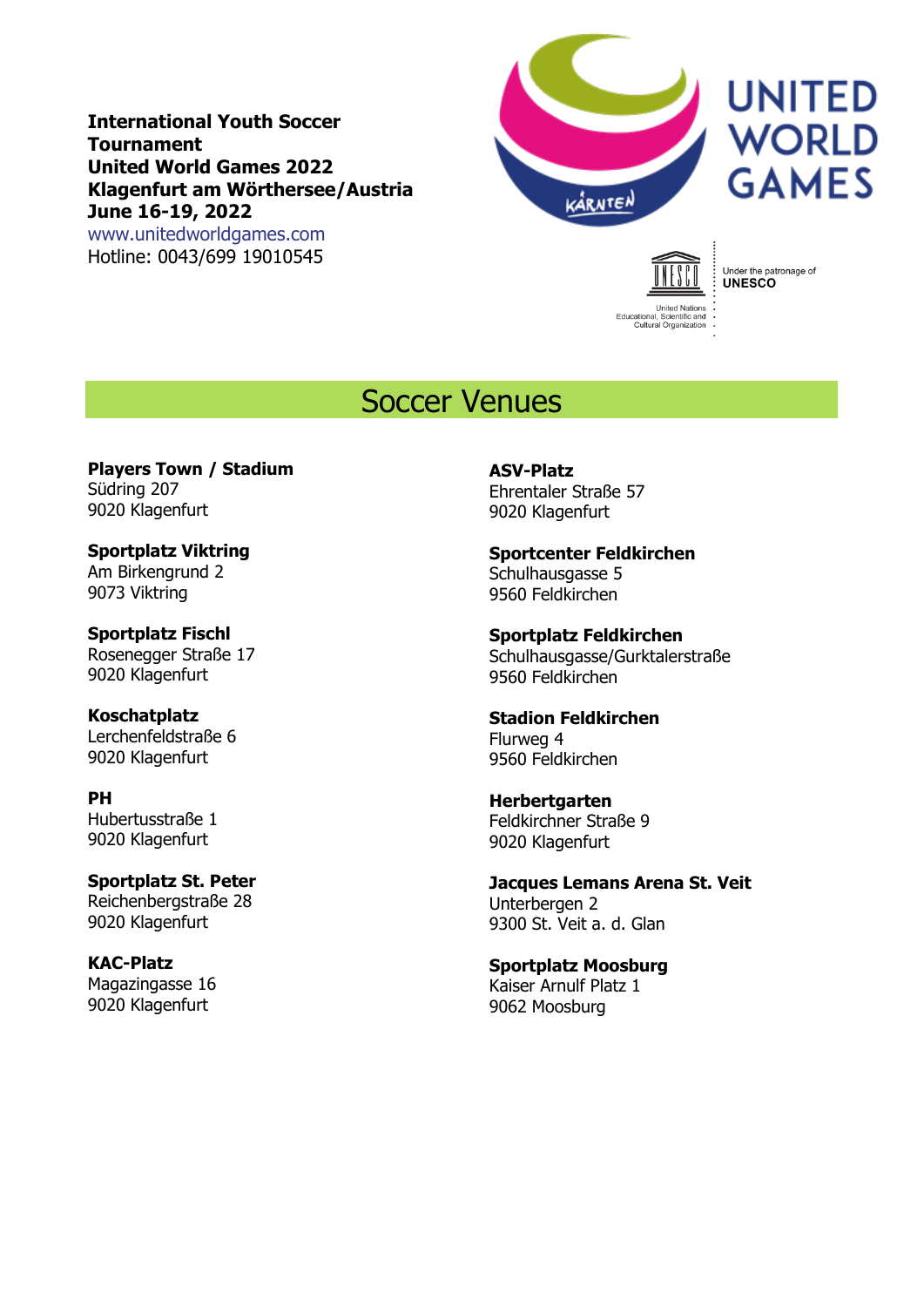# Soccer Regulations

The tournament will be played in accordance with the official regulations of the FIFA respectively the Austrian Football Association, with the addition/exception of the following specifications and adaptions.

# **Most important rule – FAIR PLAY**

It should be needless to say but we expect fair play from all teams. Please respect your opponents as well as your teammates, the referees, officials and fans.

# **1. Age Groups & Playing Time**

#### **Male:**

| <b>Category</b>           | <b>Cutoff Date / Team Size</b>              | <b>Playing Time</b> |
|---------------------------|---------------------------------------------|---------------------|
| U18                       | 01.01.2004 and younger (full pitch $10+1$ ) | $2 \times 20$ mins  |
| U15                       | 01.01.2007 and younger (full pitch $10+1$ ) | $2 \times 20$ mins  |
| U13                       | 01.01.2009 and younger (full pitch $10+1$ ) | $2 \times 20$ mins  |
| U11                       | 01.01.2011 and younger (half pitch $6+1$ )  | $2 \times 15$ mins  |
| U9 (1-day tournament) $*$ | 01.01.2013 and younger (half pitch $6+1$ )  | $1 \times 15$ mins  |

#### **Female:**

| Category | <b>Cutoff Date / Team Size</b>                | <b>Playing Time</b> |
|----------|-----------------------------------------------|---------------------|
| U19      | $01.01.2003$ and younger (full pitch $10+1$ ) | $2 \times 20$ mins  |
| U15      | 01.01.2007 and younger (full pitch $10+1$ )   | $2 \times 20$ mins  |
| U13      | 01.01.2009 and younger (half pitch $6+1$ )    | $2 \times 15$ mins  |

\* The U9 competition will be played as a 1-day tournament and take place on Saturday, 18.06.2022.

Every age group except U11 Boys, U9 Boys and U13 Girls will be played with back-pass rule.

#### **Exception rule:**

Due to different cutoff dates of the various national Soccer Federations, exceptions may be issued in accordance with our statutory exception rule. As per this rule, a **maximum of 2 players** per team is allowed to **exceed the respective age limit by up to but no more than 6 months.** These players must be announced to the Organizing Committee and marked on the corresponding Squad List accordingly.

Additionally, **girls** are allowed to play in **boys categories**. These girls are allowed to **exceed the age limit by up to 1 year.**

# **2. Squad List & ID Checks**

For **each participating team a squad list has to be submitted** to the Organizing Committee (via email to [office@unitedworldgames.com\)](mailto:office@unitedworldgames.com), which will be checked, signed and handed out to the respective team representatives upon checking in in Klagenfurt. The coaches are requested to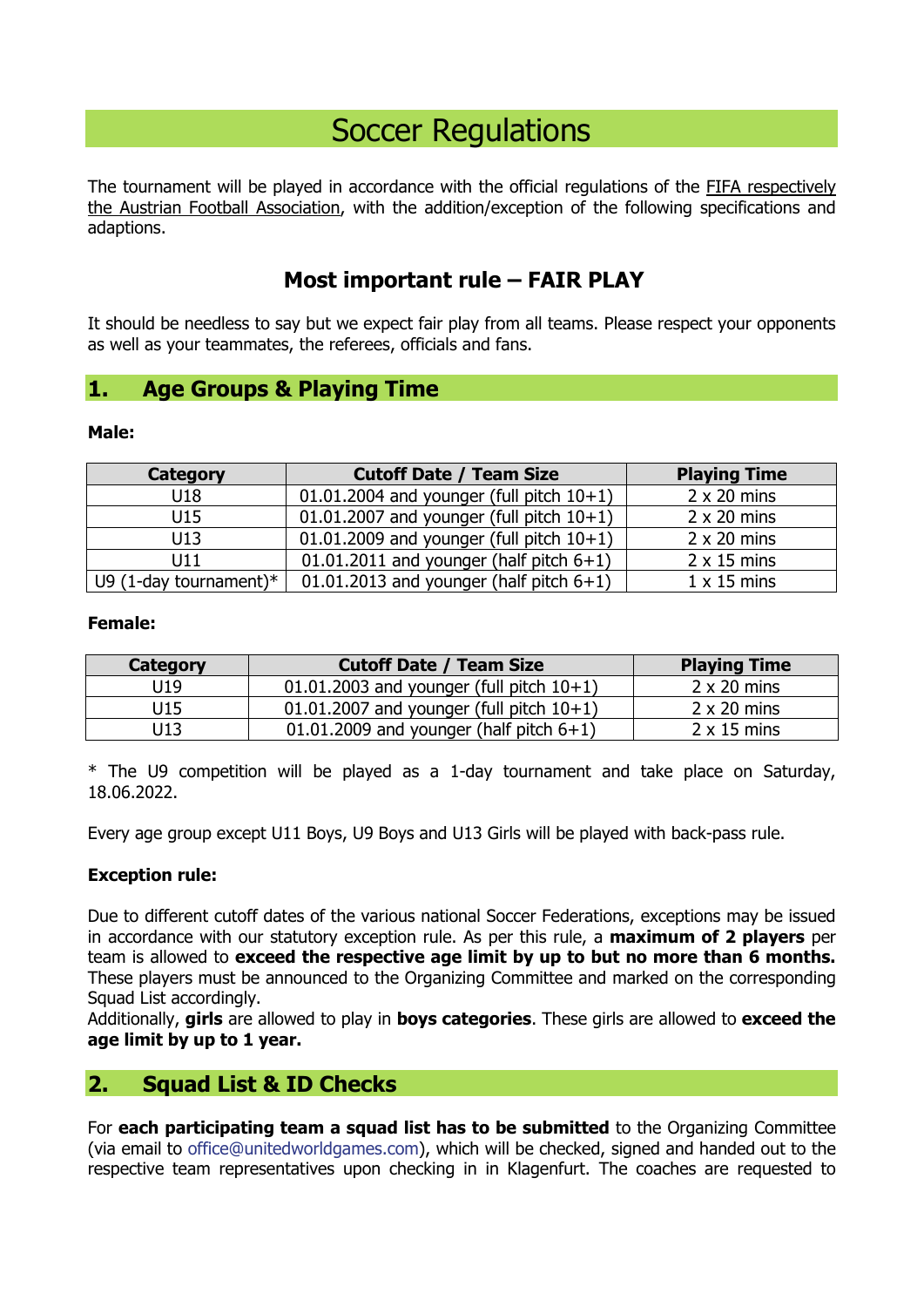carry the signed squad list, as well as **player's licences or IDs of all athletes with them to all games**.

Upon request, every player must be able to verify his or her identity by showing a valid photo ID card. In case of a suspected violation of a cutoff date or the use of an ineligible player, squad list and ID have to be checked in coordination with the referee/venue supervisor. A **violation results in an automatic defeat** for the concerned team (0:3).

Generally it is allowed for athletes to play in 2 separate teams, as long as they are not entering the same competition, yet they also have to appear on the respective squad lists of both teams (a player of the U13 tournament may for example also be a member of a team participating in the U15 competition and compete for both teams, provided the tournament schedule allows it).

Should a club enter one and the same competition with more than one team, they are forbidden to move players between these teams, **athletes may only appear on the squad list of ONE team per competition**.

# **3. Tournament Mode**

A group stage will be followed by a KO stage leading up to finals.

#### **The group ranking will be decided by points:**

| <b>Win</b> | 3 Points |
|------------|----------|
| Гiе        | 1 Point  |
| _OSS       | 0 Points |

There is no extra time in the preliminaries (group stage). **In the KO stage (play offs)** there will not be extra time either and tied matches will be decided by a penalty shoot out.

#### **In the group stage teams will be ranked according to the following criteria:**

- a) number of points
- b) goal difference
- c) most goals scored
- d) direct duel (if more than one team has the same value at criteria  $a$ ,  $b$  and  $c$ , the matches against each other are taken into account, where again first points then the goal ratio and finally scored goals.
- e) in case equality still persists, the winner shall be found in penalty kicks

In case best ranked  $2^{nd}$ ,  $3^{rd}$  or  $4^{th}$  (etc.) placed teams qualify for the upper Play Off (A Pool), the ranking of said teams will be determined by the following criteria:

- Total number of points/Number of games
- Goal difference
- Most goals scored
- Decision by drawing lots [\(computerised](http://de.pons.com/%C3%BCbersetzung/englisch-deutsch/computerised) random generator)

#### **Penalty shoot-out**

If there is no decision after regular time in a play-off game, the game will be decided through a penalty shoot-out.

Penalty shoot-outs will be held according to FIFA rules: Nomination of 5 takers, if there is no decision afterwards, the game will continue with the sudden-death system (1 taker each).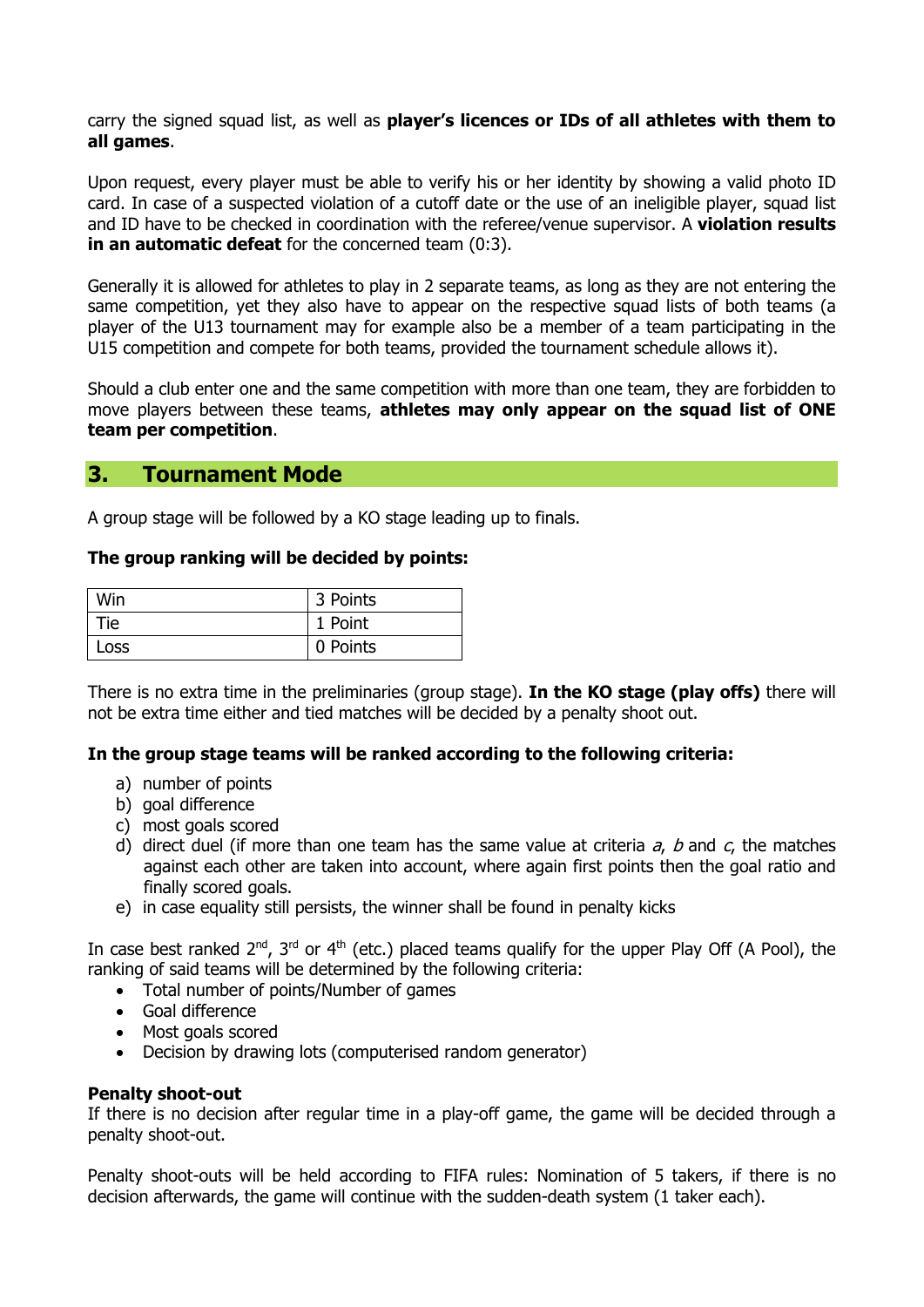# **4. Substitution of Players**

The players on the squad list can be substituted unlimitedly throughout a game (that includes a potential penalty shoot-out). Re-exchange is permitted. Every substitution has to be announced to the referee. There is no limit as to how many substitute players per team are allowed on the bench.

# **5. Disciplinary Sanctions**

In order to reinforce discipline the referee is authorized to exclude players temporarily **(blue card).** In youth soccer this exclusion lasts for **10 minutes**. In each game this exclusion can only be imposed once per player. Any other violation of the same kind will implicate a permanent disqualification (blue-red card) of the player. The player **must not be replaced** by another player.

The disqualification of the player is only valid for the current game, thus the player is able to participate in the following games. In case of strong violations, the tournament committee may impose a permanent disqualification according to the severity of the violation.

Severe offenses and brutal fouls will result in an automatic ban for the next game. In addition, the tournament direction will speak out a further suspension according to the severity of the offense. In case of a sending-off because of a brawl or insulting the referee, the concerned player will be disqualified for the whole remainder of the tournament.

Furthermore, the tournament organizers reserve the right to suspend entire teams from the tournament, if they act disrespectful towards referees, officials or opponents, or misbehave themselves.

#### **In the categories U9 Boys and U11 Boys as well as U13 Girls the temporary exclusion (blue card) only lasts for 5 minutes.**

# **6. Special Regulations for Half Pitch Games**

#### **Playing Mode:**

- smaller goals
- **without the offside rule**
- with penalty area 11 m (markings!), in case of doubt according to the referee's judgment
- **without backpass rule**

#### **Goalkeeper**

The goalkeeper is allowed to touch the ball with his hands only inside the penalty area. Every goal kick or throw coming from the goalkeeper has to touch the ground or a field player within the own half of the field. Goal kicks and throws going over the middle line will result in a free kick for the opposing team right from the kick off area (also valid for drop kicks). If the goalkeeper does not touch the ball with his hands he is allowed to kick the ball over the middle line.

#### **Penalty and Freekick**

Penalty kicks will be taken from 8 meters in front of the goal, for free kicks a distance of 6m has to be kept.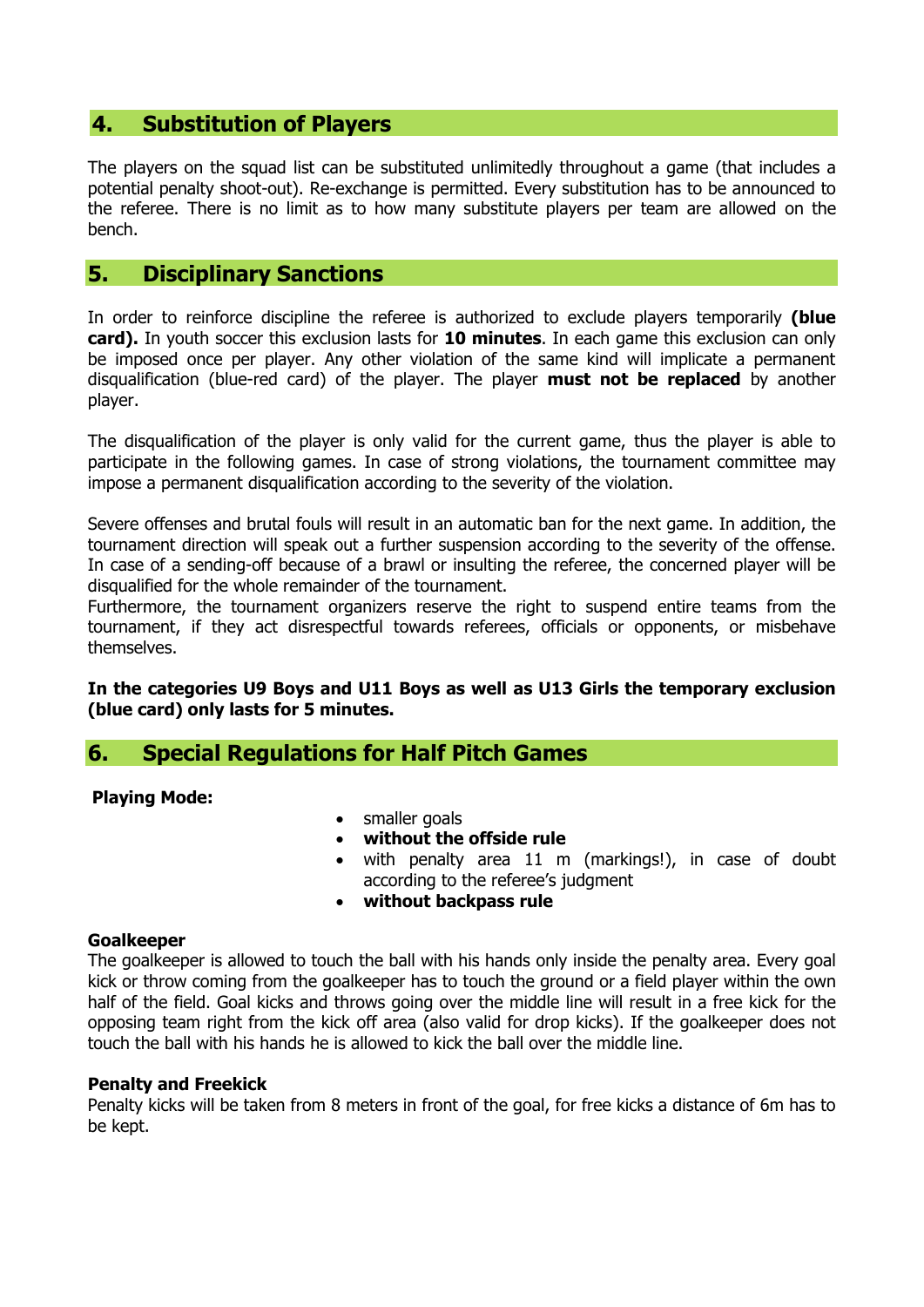# **7. Walk Over (W.O.)**

If a team fails to present itself on the field on time for a game without any valid reason (the decision whether a reason is valid is made only by the tournament board), the team automatically loses the game 0:3 (w.o.). The start of the game will only be delayed for a maximum of 5 minutes.

**Please note:** A w.o. decision is only possible after consulting the tournament officials.

If [a](http://de.pons.com/%C3%BCbersetzung/englisch-deutsch/a) [team](http://de.pons.com/%C3%BCbersetzung/englisch-deutsch/team) doesn't show up at all for the competition, [the](http://de.pons.com/%C3%BCbersetzung/englisch-deutsch/the) other [teams](http://de.pons.com/%C3%BCbersetzung/englisch-deutsch/teams) [in](http://de.pons.com/%C3%BCbersetzung/englisch-deutsch/in) the concerned [group](http://de.pons.com/%C3%BCbersetzung/englisch-deutsch/group) will still play their remaining games, except the [group](http://de.pons.com/%C3%BCbersetzung/englisch-deutsch/group) can be [changed](http://de.pons.com/%C3%BCbersetzung/englisch-deutsch/changed) on short notice [by](http://de.pons.com/%C3%BCbersetzung/englisch-deutsch/by) [the](http://de.pons.com/%C3%BCbersetzung/englisch-deutsch/the) [tournament](http://de.pons.com/%C3%BCbersetzung/englisch-deutsch/tournament) organizers.

# **8. Team Outfits / Match Ball Sizes**

All jerseys must include a number on the backside. All teams are advised to bring an alternative set of jerseys in a different colour. If the colours of the jerseys are deemed too similar by the referee, the team that is listed first in the game schedule will have to change to colours distinctive from their opponent.

#### **Ball Sizes:**

| <b>Boys:</b><br>U9, U11<br>Girls:<br>U13            | Size 4 |
|-----------------------------------------------------|--------|
| <b>Boys:</b><br>U13, U15, U18<br>Girls:<br>U15, U19 | Size 5 |

# **9. Tournament Schedule**

The organizing committee is entitled to change the tournament schedule, the groups and the time and location of matches. The responsible team officials or coaches will be informed in time.

#### **10. Bad weather conditions**

In case of bad weather conditions the referee and the tournament board (= the respective UWG venue supervisor) will decide whether the state of the pitch allows games to be played or not. The safety and health of the players will always be prioritised in these considerations. If possible, at least a penalty shoot-out will take place.

If an ongoing game cannot be continued due to bad weather conditions, the result at the time when it got abandoned will be counted if at least one half of the game has been played. In case of a shorter playing time or in case of games not being started at all due to bad weather, the proceeding is as follows: There will be a wait until the scheduled halftime break to see if the weather situation improves and allows for a game of shortened length to be played or continued or at least for a penalty shoot-out. If the situation does not improve and neither a game nor a penalty shoot-out can take place, this is what will happen:

• **Group stage games** will be **counted as 0:0**